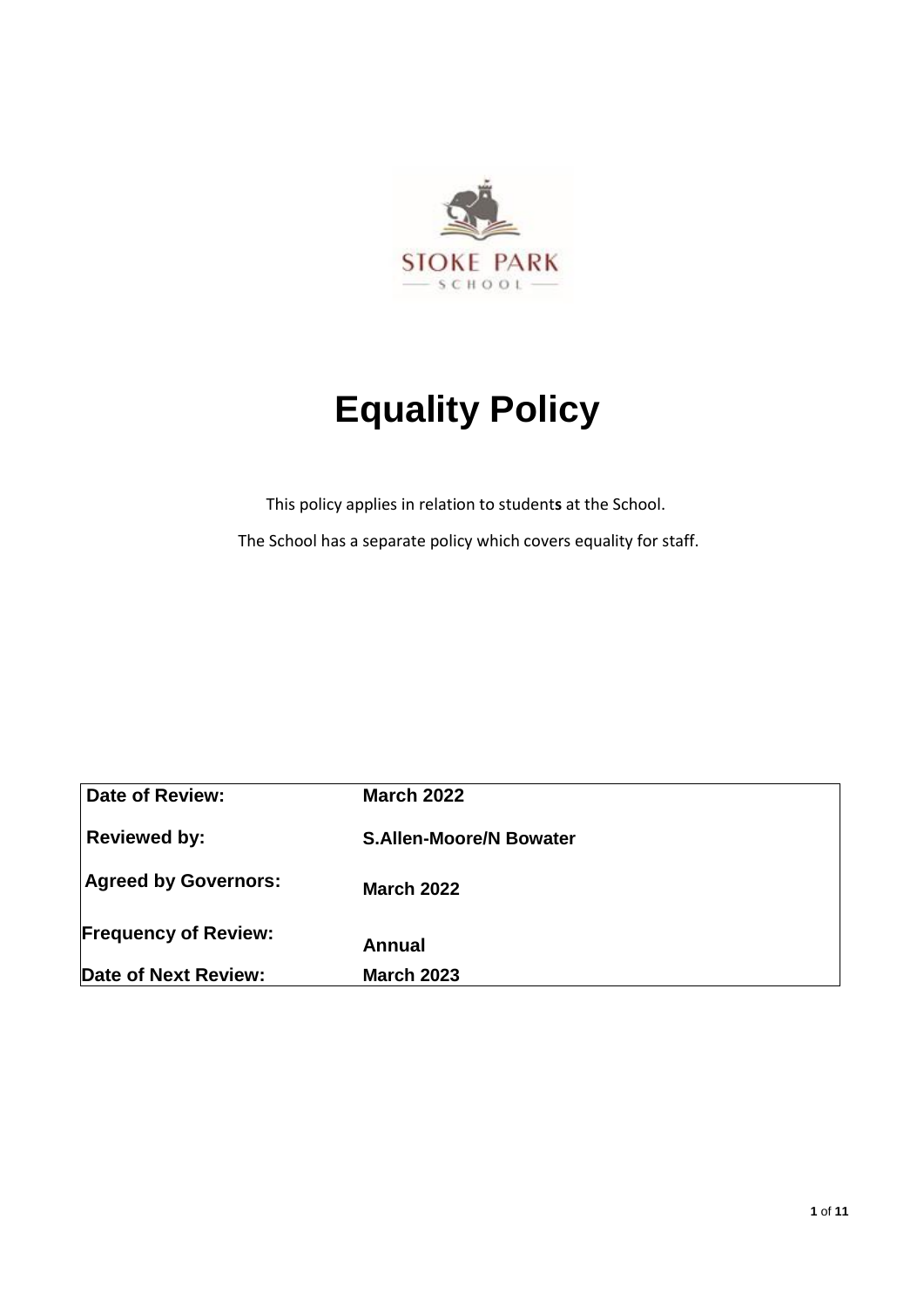# **Contents**

| Cover                                               | Page 1  |
|-----------------------------------------------------|---------|
| Contents                                            | Page 1  |
| 1. Policy Overview                                  | Page 3  |
| 2. Public Sector Equality Duty                      | Page 5  |
| 3. Curriculum                                       | Page 6  |
| 4. Extra-Curricular Activities/Enrichment Programme | Page 6  |
| 5. Staff's Role in Equality for students            | Page 7  |
| 6. Student conduct                                  | Page 8  |
| 7. Pregnancy and Maternity                          | Page 8  |
| 8. Admissions                                       | Page 9  |
| 9. Uniform                                          | Page 9  |
| 10.Ethos                                            | Page 10 |
| 11. Responsibilities                                | Page 11 |
| 12. Monitoring                                      | Page 12 |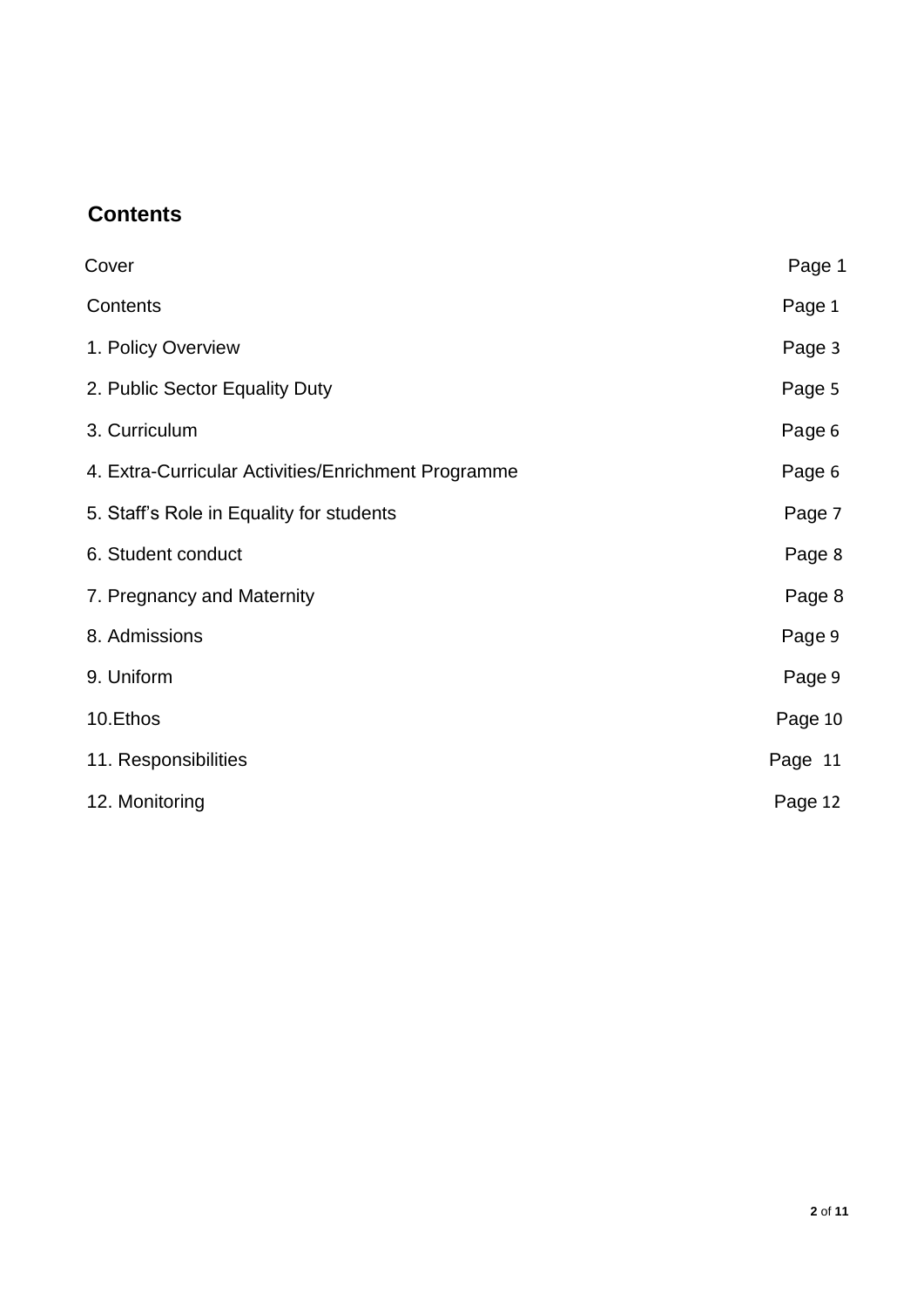# **1. Policy Overview**

Stoke Park School is committed to equality of opportunity and access and regards all pupils as having equal worth and importance, for all, regardless of:

- **Disability**
- Race
- Religion or belief
- Sex
- Sexual orientation
- Age
- Gender reassignment
- Pregnancy and maternity

together, this is known as the "protected characteristics".

Inclusion, equality and access of opportunity are the core values which underpin all of our activities. We believe that the active promotion of diversity within the overarching equality of opportunity enriches the lives and experiences of all pupils at the school.

# **Equality Objectives**

1. To narrow the attainment gap, primarily in English and mathematics for socially deprived students, identified as those in receipt of the Pupil Premium so that there is no statistical variation.

2. To narrow the progress and attainment gaps made by students identified as having significant barriers to learning including SEND,PP, CLA and EAL as a result any gap is in line with the national average, with a particular focus on year 10 and Post 16 who have been significantly affected by the lockdowns and pandemic.

3. To improve attendance and persistent absence rates for all significant groups of students identified as having significant barriers to learning including, SEND, PP, CLA and EAL and as a result, any gap is in line with the national average.

4. To provide equality of opportunity through advice and guidance and the teaching and learning experience within the curriculum to ensure that all students are not restricted in their Key Stage 4 and 5 option choices and beyond.

5. Advance equality of opportunity between people who share a protected characteristic and those who do not by ensuring that all members of the school community are aware of the protected characteristics listed in the Equality Act. Leaders can demonstrate there is no measurable difference in academic outcomes, bias, discrimination, or prejudice in relation to any of these groups within the school. 

6. To increase and decisively act upon student voice by ensuring that our student leaders include a fair representation of all students in school, and in this way to foster good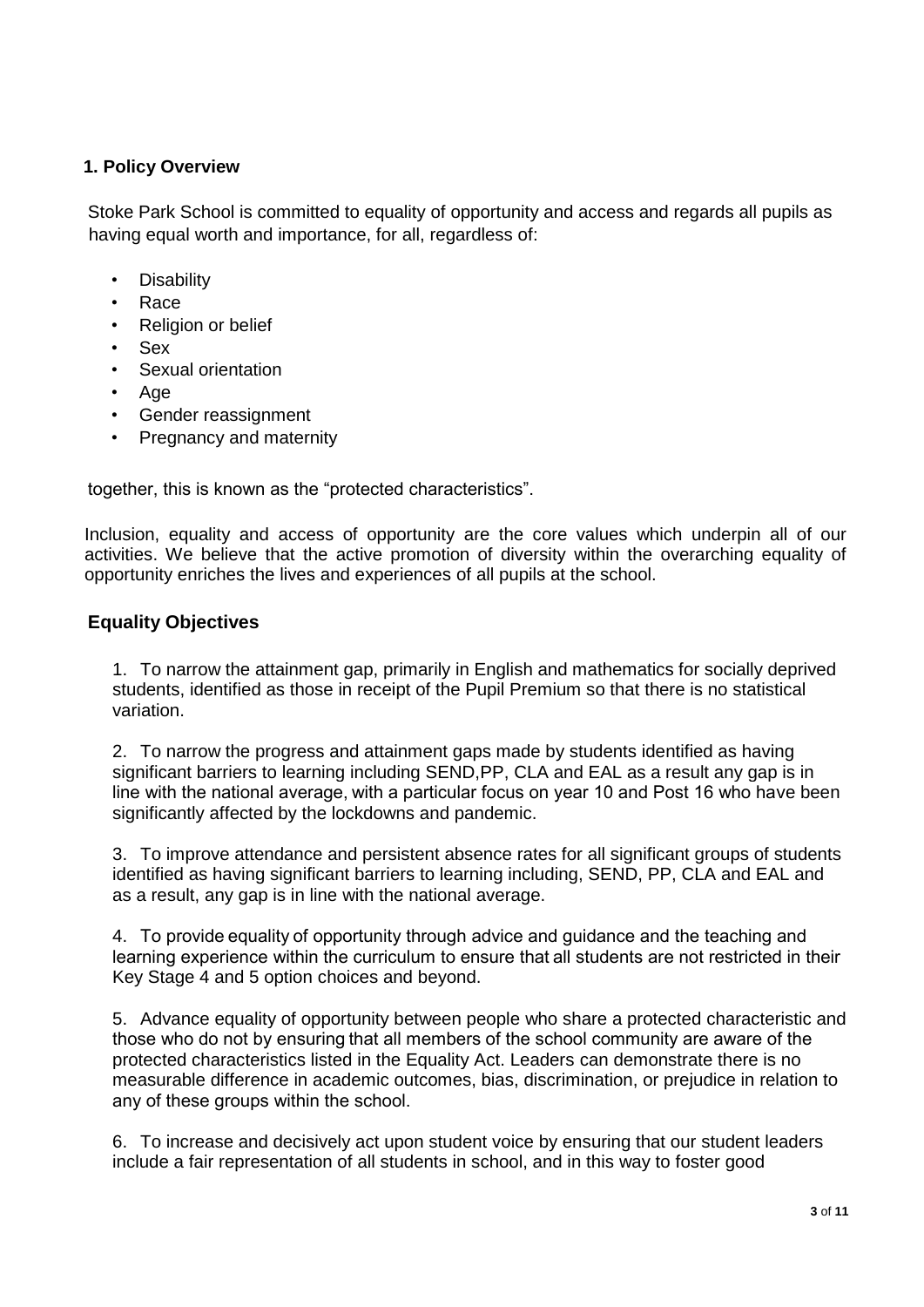relationships in the school between those who have protected characteristics and those who do not.

# **Through PRIDE and Stoke Park School aims to:**

- Deal with all incidents of prejudice, intolerance and/or discrimination
- Meet all our students' needs, encourage them to achieve their full potential, and raise educational standards
- Raise awareness of, and to celebrate, cultural diversity and prepare pupils for a life in a culturally diverse society
- Promote equality of opportunities for all pupils to achieve as highly as possible
- Provide an appropriate learning experience for all pupils, whatever race, ethnicity, culture, gender, religion, sexual orientation, ability or social situation
- Develop a culture which values everybody and provides the opportunity to learn in an environment free of prejudice
- Ensure that all staff educate against any form of prejudice or negative stereotyping and that their conduct with pupils and colleagues reflects this responsibility at all times
- Ensure that students, staff and parents are not adversely affected in any area of the schools activities on grounds of diversity. Take specific action to tackle any differences between sub-groups such as racial groups in their attainment levels and progress, in the se of disciplinary measures against them (such as exclusion), in admissions, or in assessment.
- Create an ethos in which these issues can be discussed openly by the whole school community including parents
- Use opportunities through assemblies to deal with issues of prejudice and the importance of the values of inclusiveness, community, equality, and mutual respect
- Consider the equality implications whenever it is taking significant decisions or developing policy.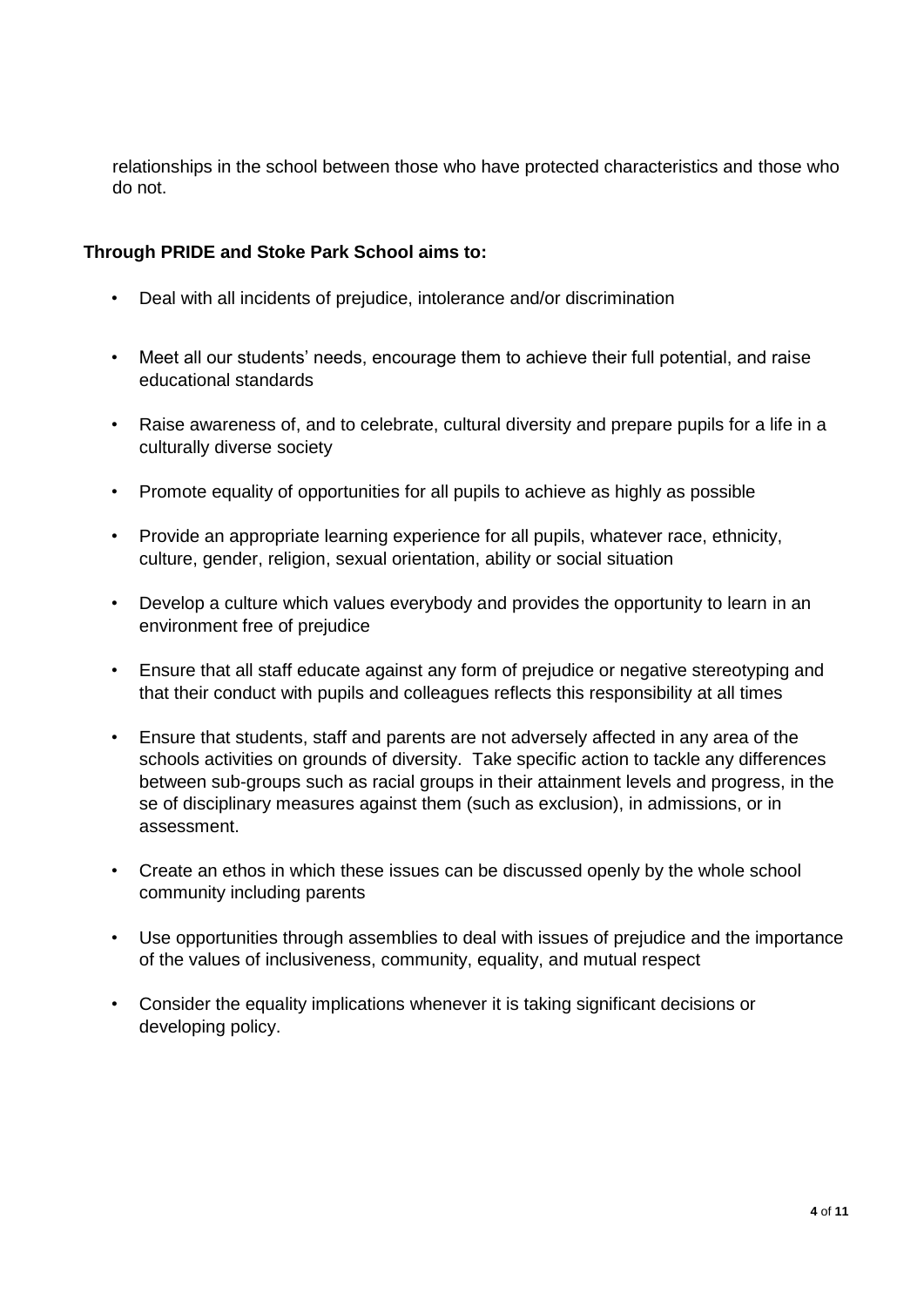# **2. Public Sector Equality Duty**

Stoke Park School fully recognises its public-sector equality duty under section 149 of the Equality Act 2010. The School will, in the exercise of its functions, have due regard to the need to:

- Eliminate discrimination and other conduct that is prohibited under the Equality Act 2010;
- Advance equality of opportunity between people who share a "protected characteristic" (see below) and people who do not share it; and
- Foster good relations across all characteristics, between people who share a protected characteristic and people who do not share it.
- The school will keep a written record to show where it has actively considered its equality duties and asked relevant questions.

Stoke Park School also recognises its specific duties to:

- Publish information (which will be updated annually) to demonstrate that it is complying with the public-sector equality; and Prepare and publish equality objectives every four (4) years.
- The school will publish equality information on its website.

Further information on this act is available at <http://www.legislation.gov.uk/ukpga/2010/15/contents>

# **3. Curriculum**

Equal opportunity through a 'No barriers' approach for all is evident in the delivery of:

- The formal curriculum (programme of lessons)
- The informal curriculum (extra-curricular activities)
- The 'hidden' curriculum (the ethos of the school, e.g. the quality of personal relationships).
- All students are entitled to equal access to all areas of the curriculum.
- Learning materials will be free from bias and suitably differentiated to enable full access to the curriculum by all students.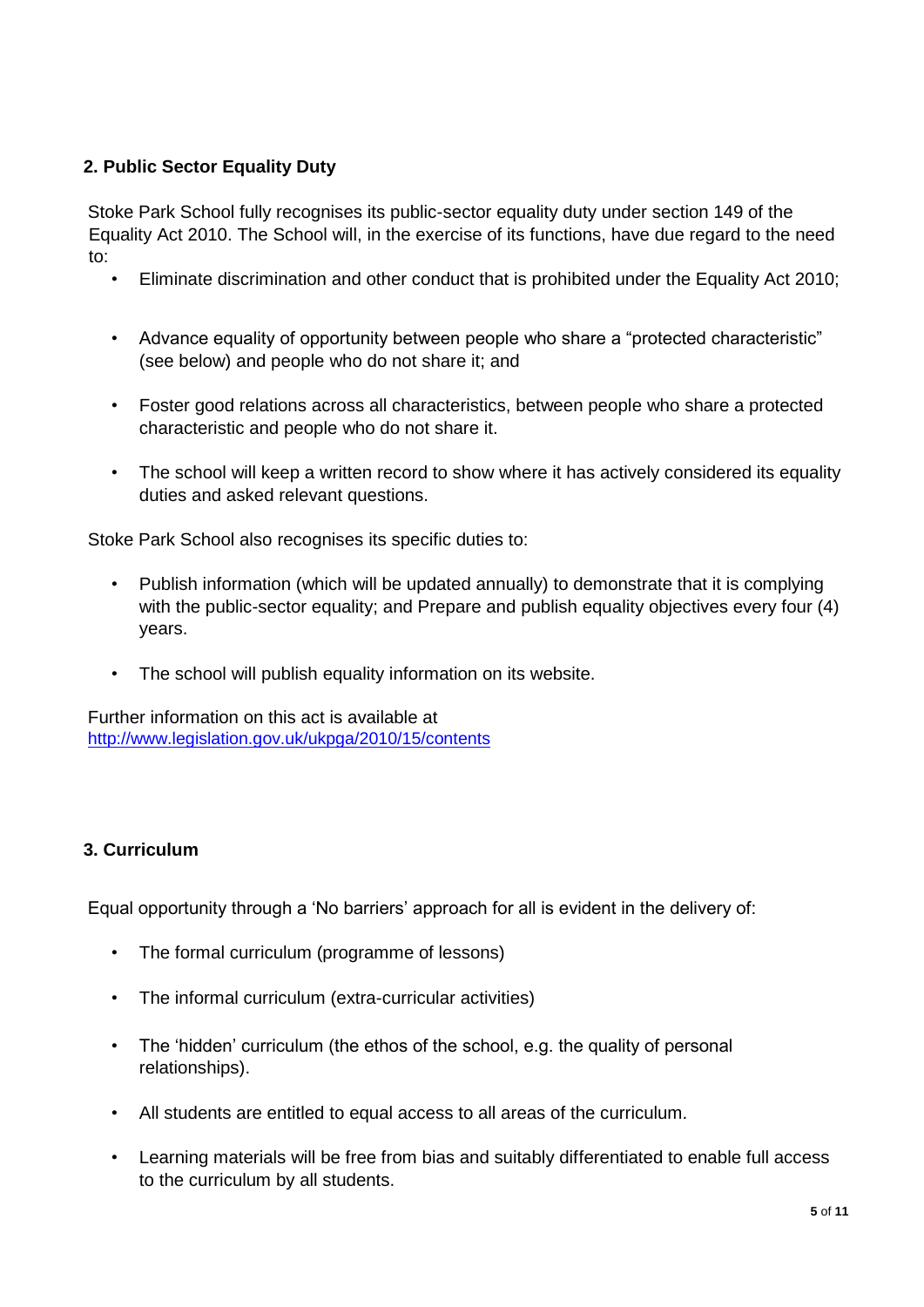- The Year Team Curriculums, which includes Sex and Healthy Relationship Education (SHRE), and other curriculum areas, promote the value of diversity and deal with the problem of prejudice and its effects.
- Staff must remain cognisant of all equal opportunity issues.
- Staff will respond positively to the individual needs of all students.
- Curriculum planning and Schemes of Work will demonstrate strategies, teaching and learning styles and resources which enable all students, regardless of their ability and personal characteristics, to maximise their performance and achievement.

# **4. Extra-Curricular Activities/Enrichment Programme**

We will endeavour to provide a range of activities to meet the needs of all pupils.

All pupils are encouraged to access the full range of extra-curricular activities.

Provisions to support participation may need to be agreed e.g. changing facilities.

Specific School Accessibility Plans outline support and provisions made available to all students to enable full engagement with chosen activities.

Where provisions are not explicitly described in the Accessibility Plan school staff invite parents/carers to a meeting to discuss the individual needs of their child and plan to support access and enjoyment of chosen activities.

# **5. Staff's Role in Equality for Students**

Stoke Park School recognises the need to actively protect and safeguard all children and adults who may be vulnerable because of their disabilities or characteristics. Staff and pupils will work together to eliminate discrimination, harassment and victimization.

Stoke Park School is committed to an equal opportunity recruitment policy and equality for staff is dealt within our safer recruitment practice.

The school will:

- Provide training and support to staff in carrying out their responsibilities under the policy
- Insist that all members of staff challenge derogatory, inappropriate or stereotypical comments both in and out of the classroom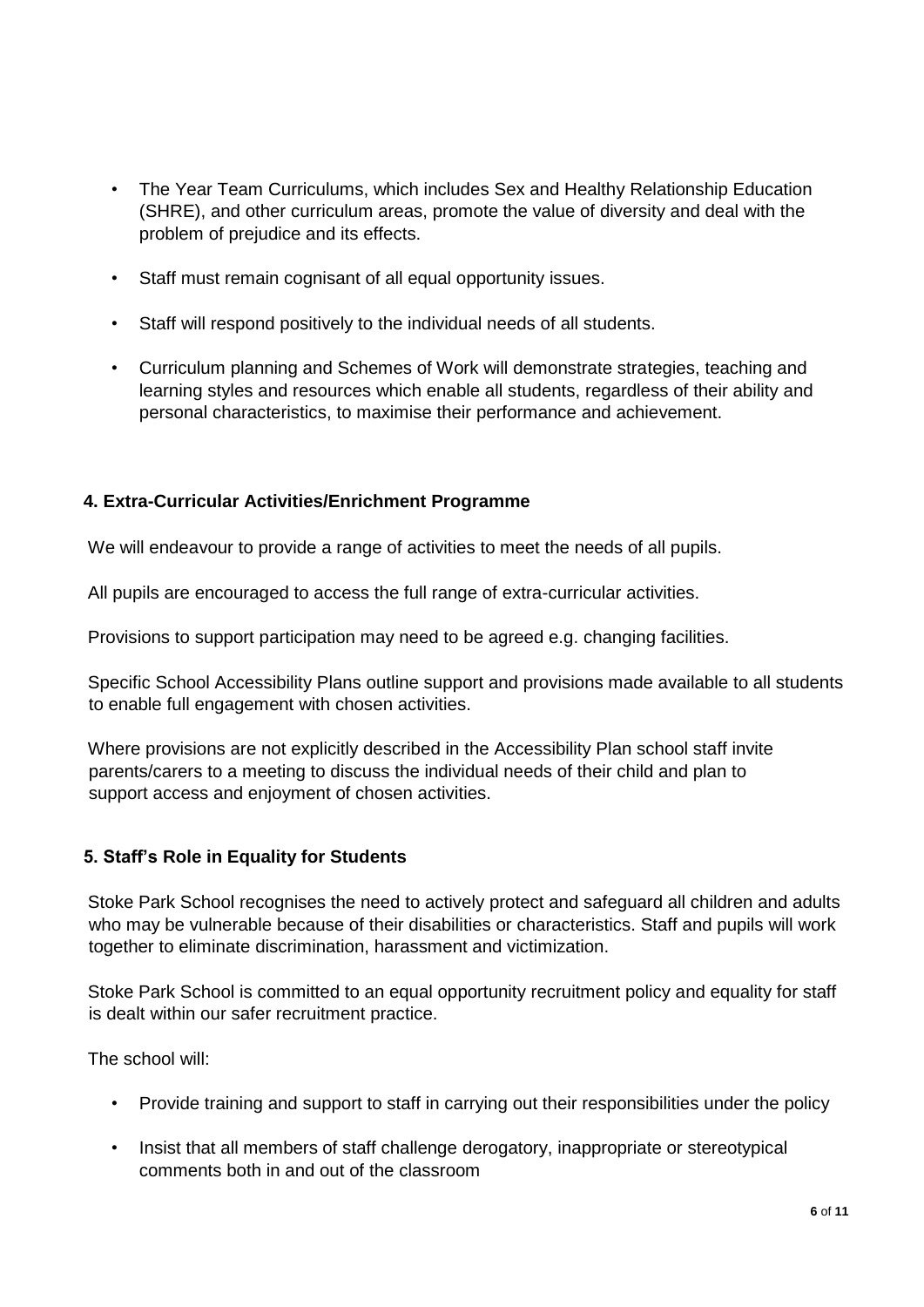- Regularly examine the content of resources to ensure that negative images are not portrayed
- Use strategies set out in the behaviour and anti-bullying policies for addressing and preventing discrimination
- Deal appropriately with any incidents of discrimination
- Where appropriate, consult with Governors, parents, staff and pupils as regards the likely impact of proposed policies for the promotion of equality.
- Work with agencies and organisations (e.g.. local authority, police, NSPCC) to assist in fostering equality of opportunity through any local or related initiatives.

#### **6. Student Conduct**

Pupils are encouraged to promote a climate of understanding, tolerance and harmony and report any occurrence of discrimination.

Incidents between students

- Evidence of negative incidents, whether between students; staff or student and staff, will be dealt with immediately and the Behaviour Policy will be applied where applicable
- All incidents and ensuing actions will be recorded in writing
- An immediate report will be made, in writing and as soon as possible, to the appropriate Year Team, Subject leader or a member of the Senior Leadership Team (SLT).
- The perpetrator(s) will be made fully aware of the reasons why such behaviour is unacceptable and given the opportunity to review and modify their inappropriate behaviour as part of a long term strategy.
- The victim(s) will be provided with support (short or long term) and be kept informed of any action being taken on their behalf.
- $\Box$
- The parents or carers of both the perpetrator(s) and victim(s) will be informed of the incident and the action being taken.
- The parents or carers of the perpetrator(s) may be requested to visit the School in order to discuss the incident.
- The parents or carers of the victim(s) will be given the opportunity to visit the school to discuss the incident.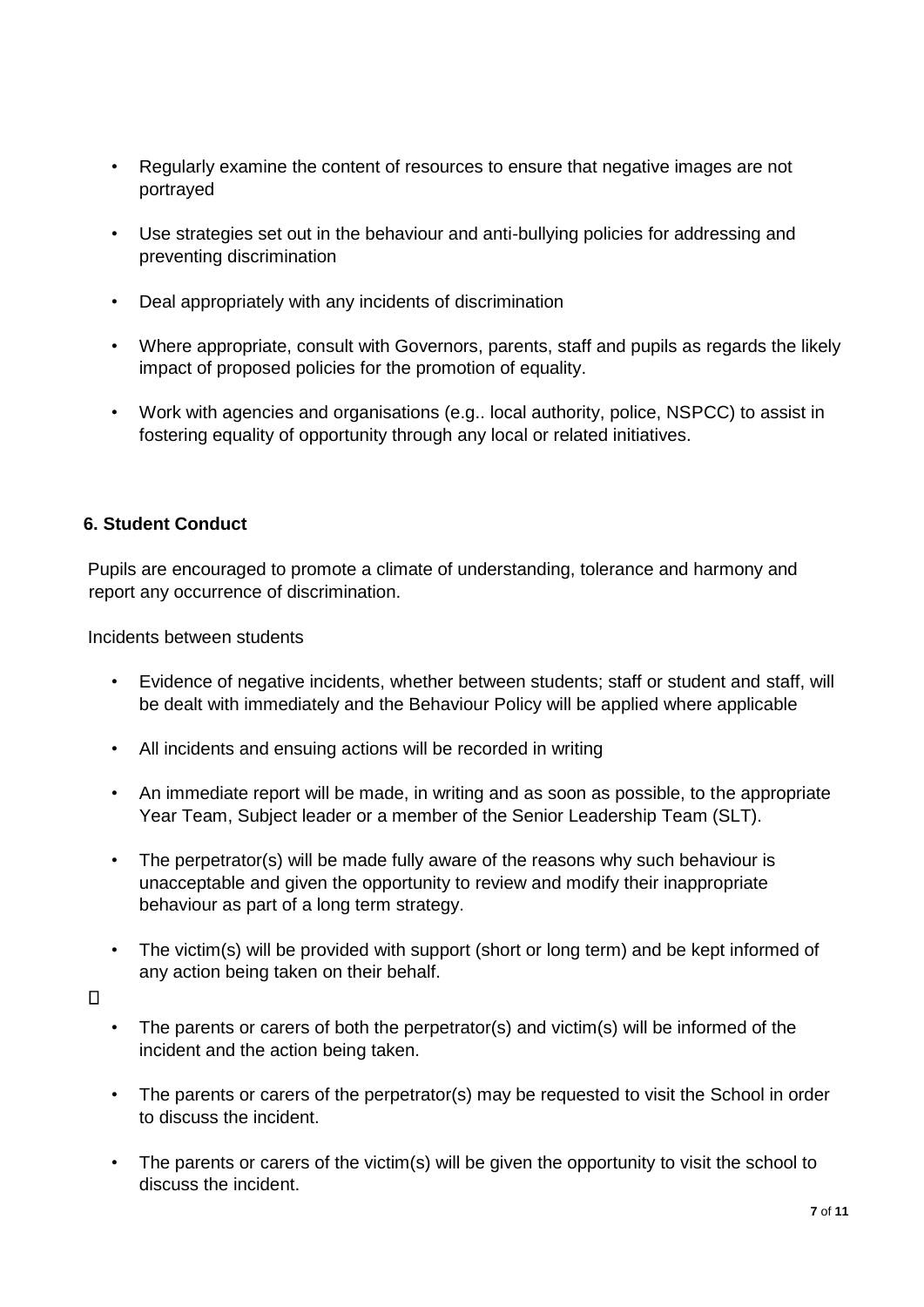• Year Teams will also decide on any further sanction or support which is needed around each incident.

# **Incidents involving Staff and Students**

Any incidents of inappropriate behaviour or offensive remarks concerning protected characteristics will be recorded in writing, and referred directly to the SLT and usually dealt with by the Head Teacher. Governors and the Human Resources Lead may be consulted.

#### **Incidents concerning Parents or Visitors to the School**

- Whenever possible, staff will challenge any inappropriate behaviour or remarks
- Matters of major concern will be referred directly to a member of the SLT.

#### **7. Pregnancy and Maternity**

Any pupil becoming pregnant during their statutory education years will be supported to complete their education:

- A risk assessment will be completed to ensure that all physical access arrangements are in place
- A referral will be made to the school nursing service and the appropriate local service supporting teenage mothers
- A named staff member will be identified to ensure protection of the student's physical, emotional and social needs in the school. The mentor will liaise with home and external agencies (this will usually be the SENCO)
- Staff will work with external agencies to secure an appropriate educational setting for the later weeks of pregnancy and early maternal weeks.
- •

# **8. Admissions**

Stoke Park School's Admissions Policy complies with the Admissions Code and welcomes a diverse pupil population. This encompasses all abilities, aptitudes, social backgrounds and any of the protected characteristics apart from age, which is not a protected characteristic that applies to students in schools.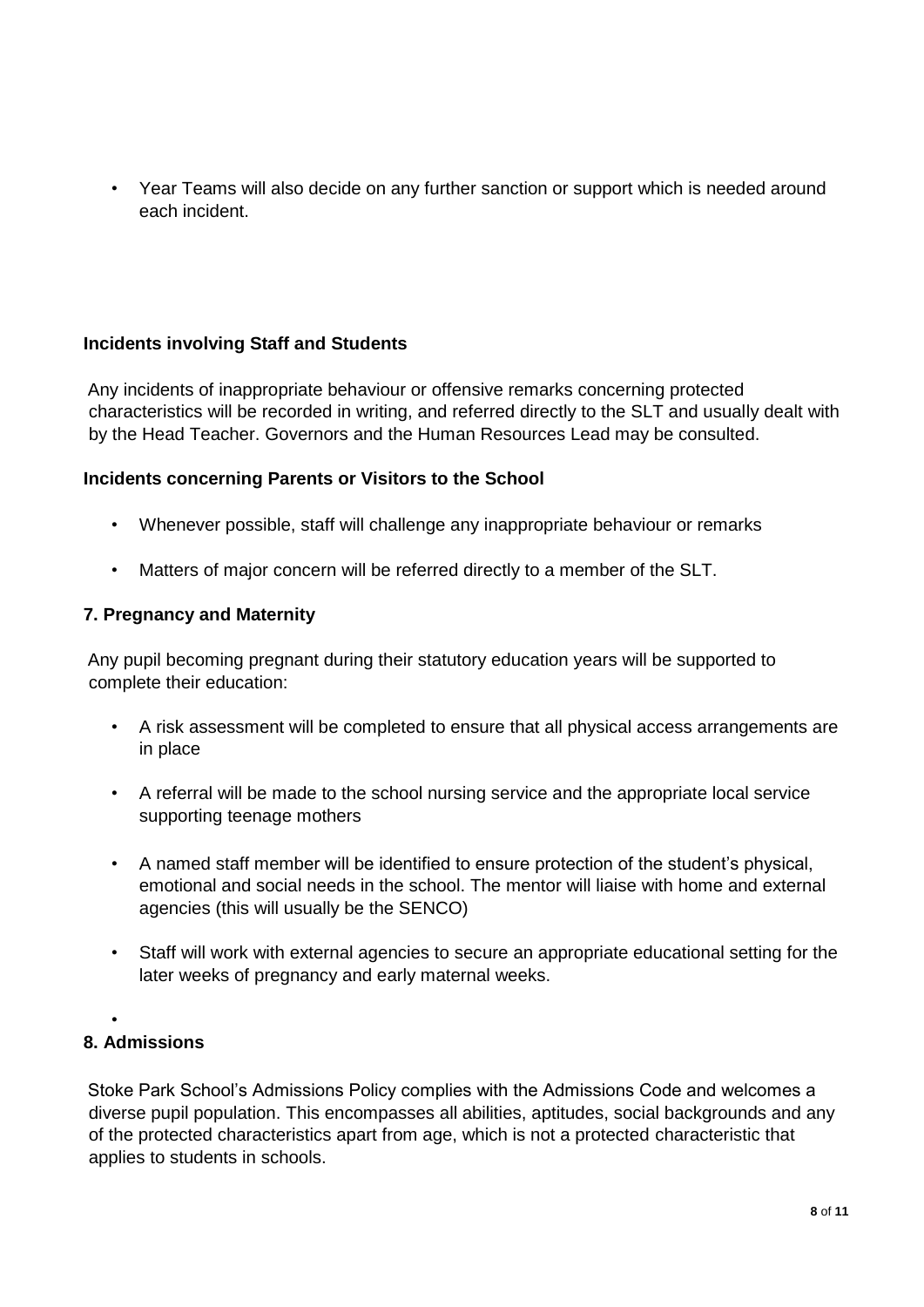# **9. Uniform**

In implementing its uniform policy, the school has regard to its duty not to discriminate on grounds of the protected characteristics.

The student uniform and staff dress code makes provision for religious diversity. The school will consider written requests from parents for variations in the uniform on religious grounds or on the basis of other protected characteristics. The Head Teacher may take expert advice and will normally arrange to meet with the parents to discuss the implications of such a request.

Any complaints regarding the school's decision in this regard should be raised in accordance with the schools complaints policy.

#### **10. Ethos**

#### **Display**

Posters and display materials in corridors and classrooms will, as appropriate, reflect the composition of Stoke Park School.

Visitors, Parents and Local Community

- Positive role models will be encouraged to actively participate in school life
- Members of the local community will, whenever possible, be involved in the planning and delivery of the curriculum and in extra-curricular activities
- Whenever possible, interpreters will be present at Parents' Evenings and at parental meetings as needed
- Efforts will be made to ensure communications with home are accessible by a parent/carer notwithstanding a protected characteristic they may hold.

#### Library

The School Library will reflect the composition of the school and the varying cultures and lifestyles in the world today.

#### School Meals

All members of the school community are entitled to a balanced diet.

Students with Care Plans stating special dietary needs will be appropriately catered for where possible.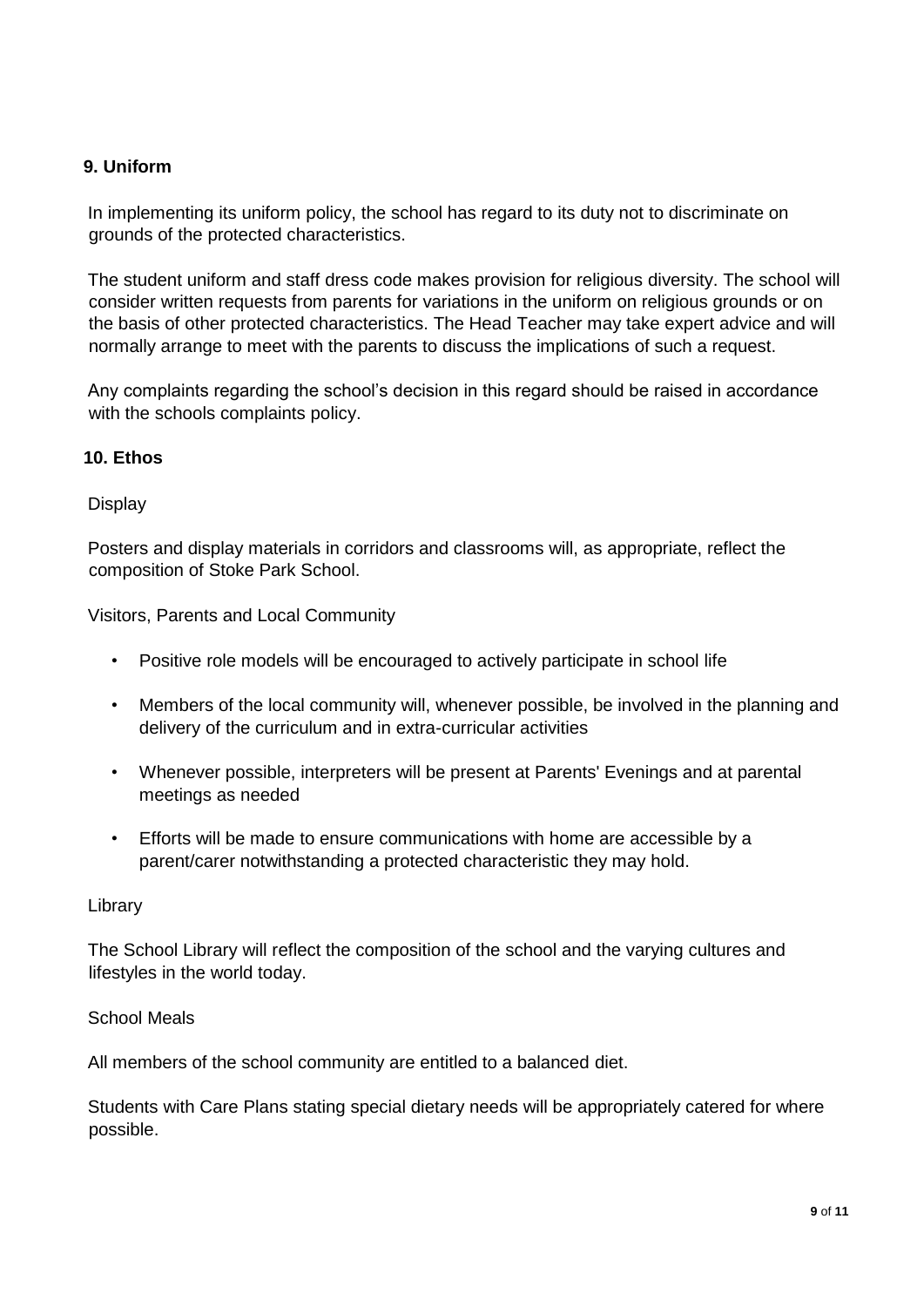The school recognises that students of certain faiths will also have specific dietary requirements and the school will act in accordance with its duties under the Equality Act 2010 to provide appropriate meals for such students.

#### **Responsibilities**

#### The Futures Trust

The Trust is responsible for ensuring that the school complies with legislation and that this policy, and its related procedures and strategies, are implemented. The Trust will monitor and review the working of the policy and procedures by allocation of duties to senior school staff and to the Local School Governors.

#### The Headteacher

The Headteacher is responsible for:

- Making sure the policy is readily available and that the staff, students and their parents and carers know about it
- Making sure the policy and its procedures are followed
- Ensuring that all staff are aware of their responsibilities and are given support when taking appropriate action
- Taking appropriate action in cases of discrimination
- Presenting general reports, statistics and incident reports to the school Governing Body.
- Ensuring that appropriate arrangements are put in place to monitor the performance of potentially disadvantaged or vulnerable students.

Senior Leadership Team (SLT)

It is the responsibility of SLT to ensure that:

- Strategies are implemented to raise performance, aspirations and self-esteem
- Staff development is provided to raise awareness of differences in need and to promote strategies to raise achievement in all students
- They evaluate the impact of additional support on standards achieved.